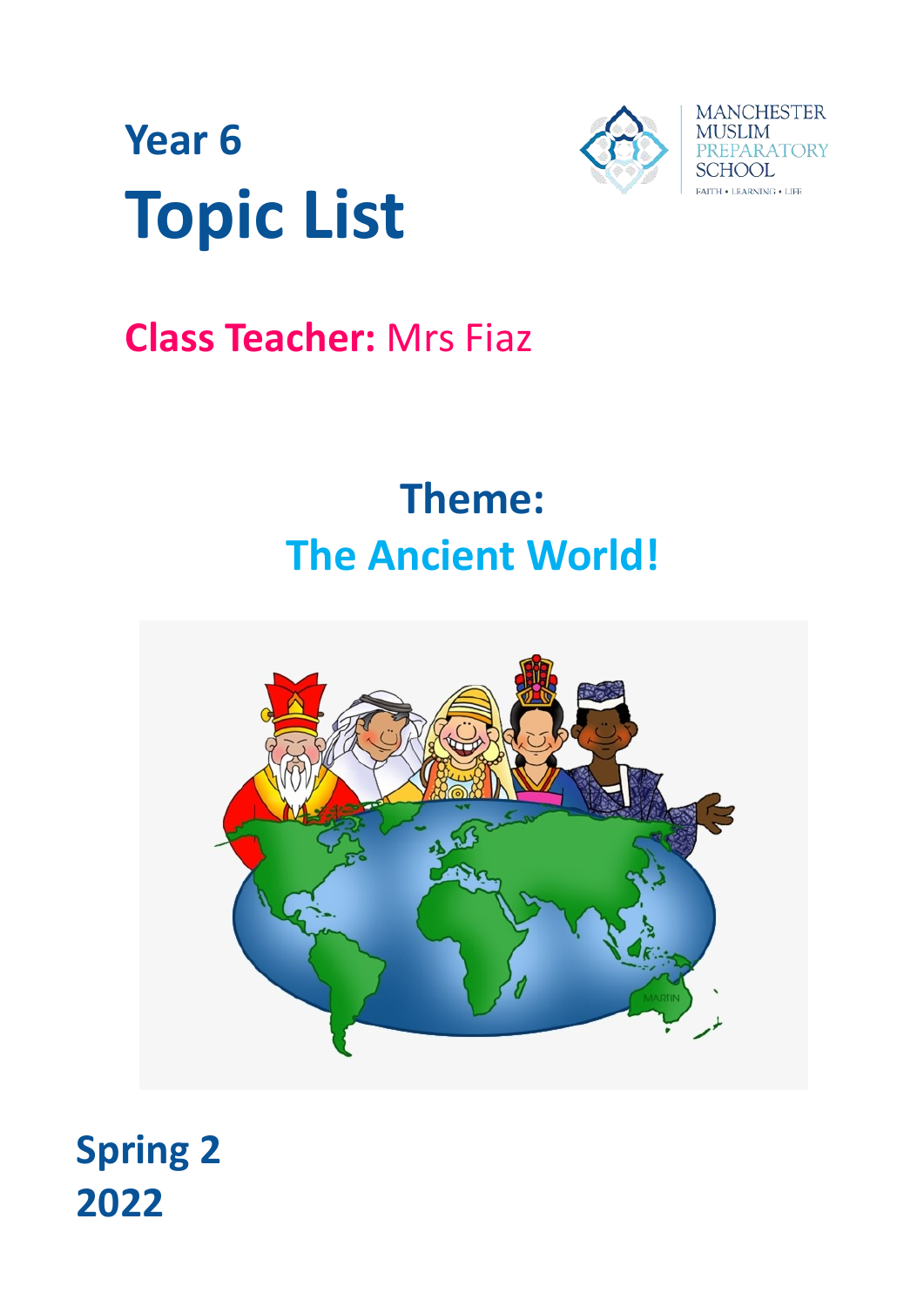#### **MATHEMATICS ENGLISH**

#### **Perimeter, Area & Volume**

Children will build on their knowledge of area, volume and perimeter to explore triangles and parallelograms. They will apply this to worded problems and finding missing lengths.

#### **Ratios**

The children will learn to understand how ratio is related to fraction, percentage and division facts. They will use bar models to represent this topic and solve multiple-step worded problems to find missing amounts and complete the ratio.

#### **Statistics**

After a brief recap on reading, drawing and interpreting line graphs to solve problems, the children will explore circles, pie charts (including drawing them) and then identify the mean from a set of data.

Throughout the units, we will continuously revise the four operations including fractions.





#### **Non-Fiction: Mission: Save Pompeii!**

In this unit, the children go on an imaginary mission back to Pompeii to warn them about the volcanic eruption. Using the interactive eBook, they will write a leaflet and a non-chronological report.

#### **Word Detectives**

In this unit, the children will investigate spelling patterns and generate their own spelling rules for homophones, silent letters and trickier suffix endings.

#### **Grammar**

There will continue to be a revision of different types of clauses and using advanced punctuation such as semi-colons and colons. We will understand how hyphens are used and explore different types of verbs beyond the basics of past, present and future. Finally, we will recap passive and active voice from last half term.

#### **SCIENCE & HUMANITIES**

**Science:** In this 'Animals including Humans' unit, the children will build on their current knowledge and understand the different systems within the body in more detail. They will research the parts and functions of the circulatory system; investigating, recording and concluding how the heart rate is affected by exercise in the process. They will focus on how nutrients are transported around the human body and how a healthy lifestyle supports the body to function. They will finish with looking at how different types of drugs can affect the body.

**Humanities:** In this History unit, we will explore the question, "Why should we remember the Maya?" The children will learn about the Mayan civilisation and compare that to British History. They will learn about who the ancient Maya people were and where and when they lived. They will research their ancient beliefs, rituals, and number systems and analyse historical pictures of Artefacts discovered. Finally, they will find about why most of this world 'disappeared' and the significance of their discoveries on our society today.